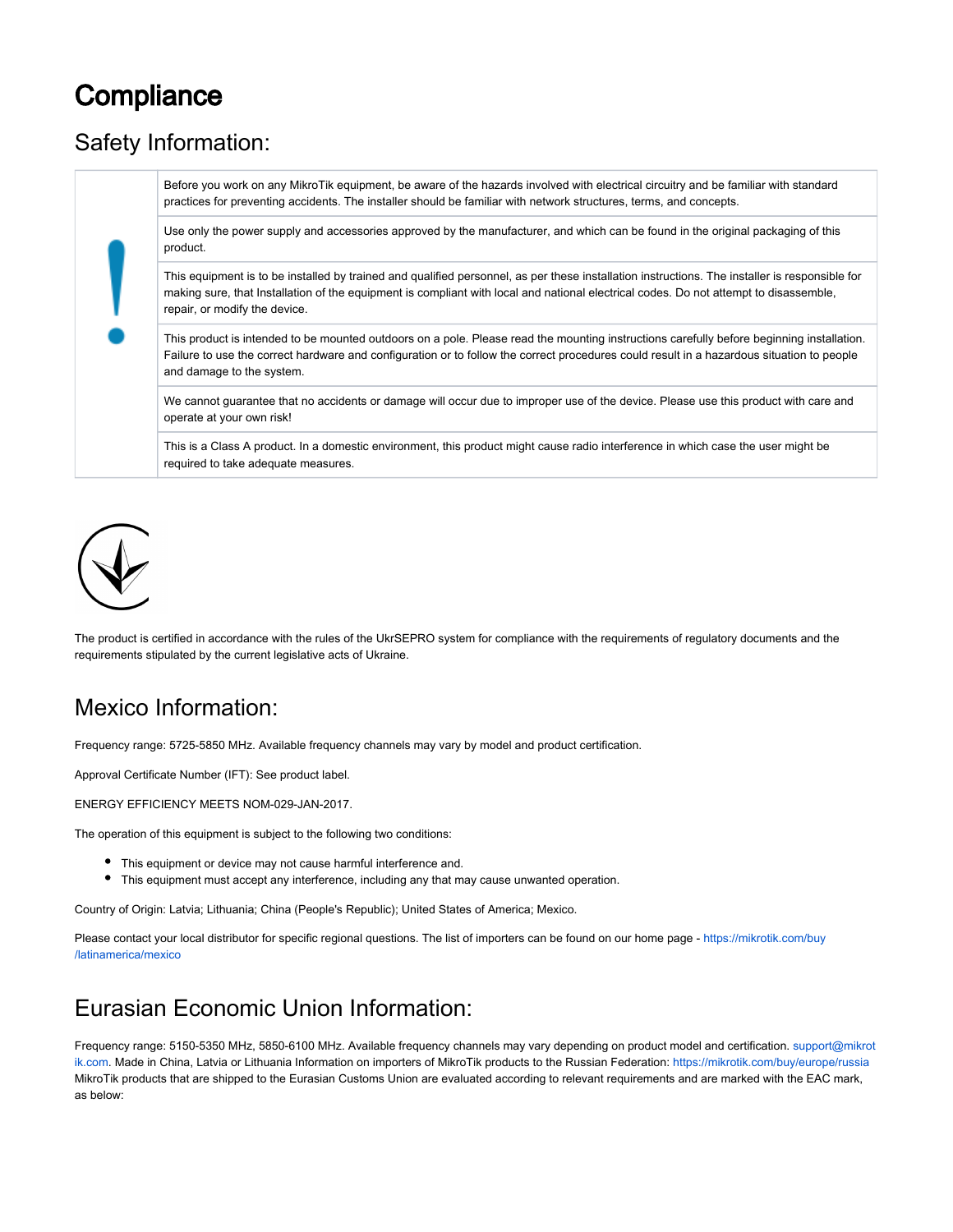# EAC

## Federal Communication Commission Interference Statement



FCC ID:TV7RB922-5HPACTM

This equipment has been tested and found to comply with the limits for a Class A digital device, under to Part 15 of the FCC Rules. These limits are designed to provide reasonable protection against harmful interference in a commercial installation.

This equipment generates, uses and can radiate radio frequency energy and, if not installed and used by the instructions, may cause harmful interference to radio communications. Operation of this equipment in a residential area is likely to cause harmful interference in which case the user will be required to correct the interference at his own expense.

FCC Caution: Any changes or modifications not expressly approved by the party responsible for compliance could void the user's authority to operate this equipment.

This device complies with Part 15 of the FCC Rules. Operation is subject to the following two conditions:

(1) This device may not cause harmful interference, and (2) this device must accept any interference received, including interference that may cause undesired operation. This device and its antenna must not be co-located or operation in conjunction with any other antenna or transmitter.

Note: This unit was tested with shielded cables on the peripheral devices. Shielded cables must be used with the unit to ensure compliance.

#### IMPORTANT: Exposure to Radio Frequency Radiation.

This equipment complies with the FCC RF radiation exposure limits set forth for an uncontrolled environment. This equipment should be installed and operated with a minimum distance of 375 cm between the radiator and any part of your body.

#### Antenna Installation. WARNING:

It is installer's responsibility to ensure that when using the authorized antennas in the United States (or where FCC rules apply); only those antennas certified with the product are used. The use of any antenna other than those certified with the product is expressly forbidden in accordance with FCC rules CRF47 part 15.204. The installer should configure the output power level of antennas, according to country regulations and per antenna type. Professional installation is required for equipment with connectors to ensure compliance with health and safety issues.

#### List of approved 5GHz antennas:

- 8.5 dBi Omni Directional (Model: MT-482016/N/A)
- 24 dBi Panel Antenna (Model: PA58-24-ANT)
- 32 dBi Dish Antenna (Model: HDDA5W-32-DP2)

The same type of antenna and lower antenna gain than those listed above may also be used accordance to certification.

## Innovation, Science and Economic Development Canada

#### IC:7442A-9225HPACT

This device contains licence-exempt transmitter(s)/receiver(s) that comply with Innovation, Science and Economic Development Canada's licence-exempt RSS(s). Operation is subject to the following two conditions: (1) This device may not cause interference. (2) This device must accept any interference, including interference that may cause undesired operation of the device.

L'émetteur/récepteur exempt de licence contenu dans le présent appareil est conforme aux CNR d'Innovation, Sciences et Développement économique Canada applicables aux appareils radio exempts de licence. L'exploitation est autorisée aux deux conditions suivantes : 1) L'appareil ne doit pas produire de brouillage; 2) L'appareil doit accepter tout brouillage radioélectrique subi, même si le brouillage est susceptible d'en compromettre le fonctionnement.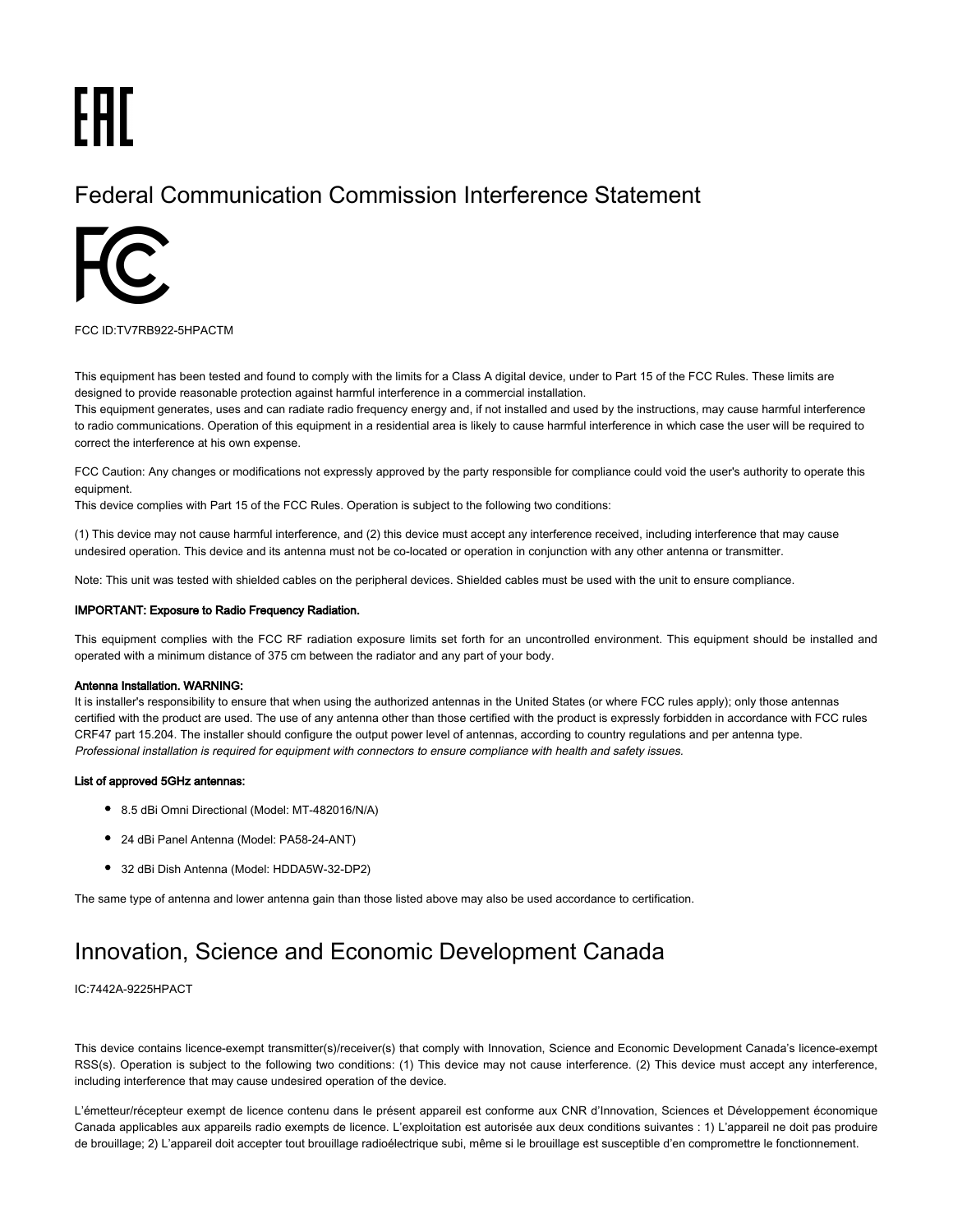This Class A digital apparatus complies with Canadian ICES-003.

Cet appareil numérique de la classe [A] est conforme à la norme NMB-003 du Canada.

#### CAN ICES-003 (A) / NMB-003 (A)

The device for operation in the band 5150–5250 MHz is only for indoor use to reduce the potential for harmful interference to co-channel mobile satellite systems.

Les dispositifs fonctionnant dans la bande de 5 150 à 5 250 MHz sont réservés uniquement pour une utilisation à l'intérieur afin de réduire les risques de brouillage préjudiciable aux systèmes de satellites mobiles utilisant les mêmes canaux.

Antenna Installation WARNING: It is installer's responsibility to ensure that when using the authorized antennas in the Canada (or where IC rules apply); only those antennas certified with the product are to be used. The installer should configure the output power level of antennas, according to country regulations and per antenna type. Professional installation is required of equipment with connectors to ensure compliance with health and safety issues.

#### IMPORTANT: Exposure to Radio Frequency Radiation.

This equipment complies with the IC radiation exposure limits set forth for an uncontrolled environment. This equipment should be installed and operated with a minimum distance of 375 cm between the radiator and any part of your body.

#### List of approved 5GHz antennas:

- 8.5 dBi Omni Directional (Model: MT-482016/N/A)
- 24 dBi Panel Antenna (Model: PA58-24-ANT)
- 32 dBi Dish Antenna (Model: HDDA5W-32-DP2)

The same type of antenna and lower antenna gain than those listed above may also be used accordance to certification.

## CE Declaration of Conformity

Manufacturer: Mikrotikls SIA, Brivibas gatve 214i Riga, Latvia, LV1039.

| ВС С настоящото Mikrotikls SIA декларира, че този тип радиосъоръжение RouterBOARD е в съответствие с Директива 2014/53/ЕС. Цялостният<br>текст на ЕС декларацията за съответствие може да се намери на следния интернет адрес: |
|--------------------------------------------------------------------------------------------------------------------------------------------------------------------------------------------------------------------------------|
| https://mikrotik.com/products                                                                                                                                                                                                  |
| CS Tímto Mikrotīkls SIA prohlašuje, že typ rádiového zařízení RouterBOARD je v souladu se směrnicí 2014/53/EU. Úplné znění EU prohlášení o shodě<br>je k dispozici na této internetové adrese:                                 |
| https://mikrotik.com/products <sup>22</sup>                                                                                                                                                                                    |
| DA Hermed erklærer Mikrotīkls SIA, at radioudstyrstypen RouterBOARD er i overensstemmelse med direktiv 2014/53/EU. EU-<br>overensstemmelseserklæringens fulde tekst kan findes på følgende internetadresse:                    |
| https://mikrotik.com/products                                                                                                                                                                                                  |
| DE Hiermit erklärt Mikrotīkls SIA, dass der Funkanlagentyp RouterBOARD der Richtlinie 2014/53/EU entspricht. Der vollständige Text der EU-<br>Konformitätserklärung ist unter der folgenden Internetadresse verfügbar:         |
| https://mikrotik.com/products <sup>32</sup>                                                                                                                                                                                    |
| EL Με την παρούσα ο/η Mikrotīkls SIA, δηλώνει ότι ο ραδιοεξοπλισμός RouterBOARD πληροί την οδηγία 2014/53/ΕΕ. Το πλήρες κείμενο της δήλωσης<br>συμμόρφωσης ΕΕ διατίθεται στην ακόλουθη ιστοσελίδα στο διαδίκτυο:               |
| https://mikrotik.com/products <sup>5</sup>                                                                                                                                                                                     |
| EN Hereby, Mikrotikls SIA declares that the radio equipment type RouterBOARD is in compliance with Directive 2014/53/EU. The full text of the EU<br>declaration of conformity is available at the following internet address:  |
| https://mikrotik.com/products                                                                                                                                                                                                  |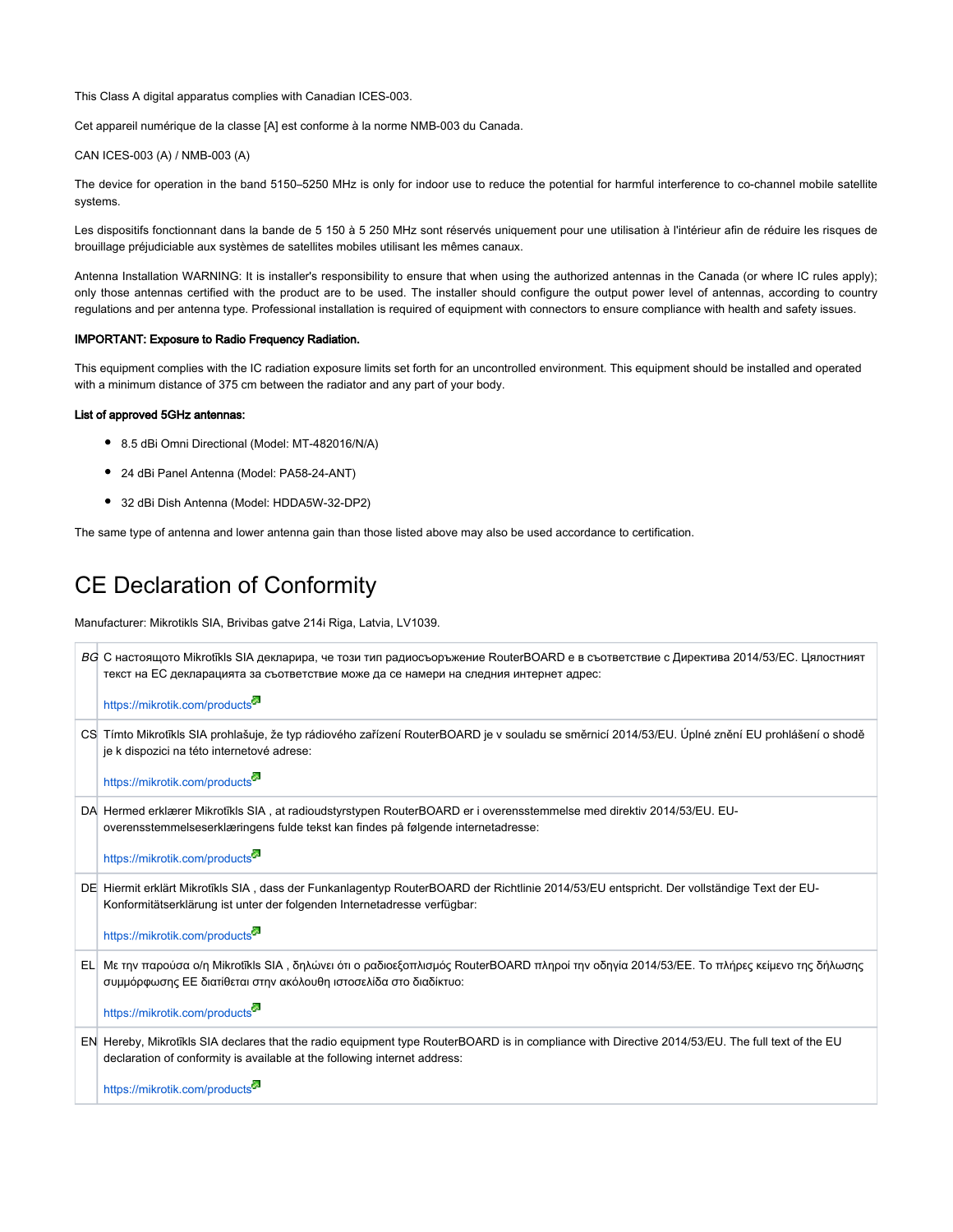|      | ES Por la presente, Mikrotīkls SIA declara que el tipo de equipo radioeléctrico RouterBOARD es conforme con la Directiva 2014/53/UE. El texto<br>completo de la declaración UE de conformidad está disponible en la dirección Internet siguiente: |  |  |  |
|------|---------------------------------------------------------------------------------------------------------------------------------------------------------------------------------------------------------------------------------------------------|--|--|--|
|      | https://mikrotik.com/products                                                                                                                                                                                                                     |  |  |  |
|      | ET Käesolevaga deklareerib Mikrotīkls SIA, et käesolev raadioseadme tüüp RouterBOARD vastab direktiivi 2014/53/EL nõuetele. ELi<br>vastavusdeklaratsiooni täielik tekst on kättesaadav järgmisel internetiaadressil:                              |  |  |  |
|      | https://mikrotik.com/products                                                                                                                                                                                                                     |  |  |  |
| FI   | Mikrotīkls SIA vakuuttaa, että radiolaitetyyppi RouterBOARD on direktiivin 2014/53/EU mukainen. EU-vaatimustenmukaisuusvakuutuksen<br>täysimittainen teksti on saatavilla seuraavassa internetosoitteessa:                                        |  |  |  |
|      | https://mikrotik.com/products                                                                                                                                                                                                                     |  |  |  |
|      | FR Le soussigné, Mikrotīkls SIA, déclare que l'équipement radioélectrique du type RouterBOARD est conforme à la directive 2014/53/UE. Le texte<br>complet de la déclaration UE de conformité est disponible à l'adresse internet suivante:        |  |  |  |
|      | https://mikrotik.com/products                                                                                                                                                                                                                     |  |  |  |
|      | HR Mikrotīkls SIA ovime izjavljuje da je radijska oprema tipa RouterBOARD u skladu s Direktivom 2014/53/EU. Cjeloviti tekst EU izjave o sukladnosti<br>dostupan je na sljedećoj internetskoj adresi:                                              |  |  |  |
|      | https://mikrotik.com/products <sup>53</sup>                                                                                                                                                                                                       |  |  |  |
|      | HU Mikrotīkls SIA igazolja, hogy a RouterBOARD típusú rádióberendezés megfelel a 2014/53/EU irányelvnek. Az EU-megfelelőségi nyilatkozat teljes<br>szövege elérhető a következő internetes címen:                                                 |  |  |  |
|      | https://mikrotik.com/products                                                                                                                                                                                                                     |  |  |  |
| IT   | Il fabbricante, Mikrotīkls SIA, dichiara che il tipo di apparecchiatura radio RouterBOARD è conforme alla direttiva 2014/53/UE. Il testo completo<br>della dichiarazione di conformità UE è disponibile al seguente indirizzo Internet:           |  |  |  |
|      | https://mikrotik.com/products                                                                                                                                                                                                                     |  |  |  |
| IS   | Hér með lýsir Mikrotīkls SIA því yfir að RouterBOARD er í samræmi við grunnkröfur og aðrar kröfur, sem gerðar eru í tilskipun 2014/53/EU.<br>Fullur texti ESB samræmisyfirlýsingar er að finna á eftirfarandi veffangi:                           |  |  |  |
|      | https://mikrotik.com/products                                                                                                                                                                                                                     |  |  |  |
| LT I | Aš, Mikrotīkls SIA, patvirtinu, kad radijo įrenginių tipas RouterBOARD atitinka Direktyvą 2014/53/ES. Visas ES atitikties deklaracijos tekstas<br>prieinamas šiuo interneto adresu:                                                               |  |  |  |
|      | https://mikrotik.com/products                                                                                                                                                                                                                     |  |  |  |
|      | LV Ar šo Mikrotīkls SIA deklarē, ka radioiekārta RouterBOARD atbilst Direktīvai 2014/53/ES. Pilns ES atbilstības deklarācijas teksts ir pieejams šādā<br>interneta vietnē:                                                                        |  |  |  |
|      | https://mikrotik.com/products                                                                                                                                                                                                                     |  |  |  |
|      | MT B'dan, Mikrotīkls SIA, niddikjara li dan it-tip ta' tagħmir tar-radju RouterBOARD huwa konformi mad-Direttiva 2014/53/UE. It-test kollu tad-<br>dikjarazzjoni ta' konformità tal-UE huwa disponibbli f'dan l-indirizz tal-Internet li gej:     |  |  |  |
|      | https://mikrotik.com/products                                                                                                                                                                                                                     |  |  |  |
|      | NL Hierbij verklaar ik, Mikrotīkls SIA, dat het type radioapparatuur RouterBOARD conform is met Richtlijn 2014/53/EU. De volledige tekst van de EU-<br>conformiteitsverklaring kan worden geraadpleegd op het volgende internetadres:             |  |  |  |
|      | https://mikrotik.com/products                                                                                                                                                                                                                     |  |  |  |
|      | NO Mikrotīkls SIA erklærer herved at utstyret RouterBOARD er i samsvar med de grunnleggende krav og øvrige relevante krav i direktiv 2014/53/EU.<br>Den fulle teksten til EU-samsvarserklæringen er tilgjengelig på følgende internettadresse:    |  |  |  |
|      | https://mikrotik.com/products                                                                                                                                                                                                                     |  |  |  |
|      | PL Mikrotīkls SIA niniejszym oświadcza, że typ urządzenia radiowego RouterBOARD jest zgodny z dyrektywą 2014/53/UE. Pełny tekst deklaracji<br>zgodności UE jest dostępny pod następującym adresem internetowym:                                   |  |  |  |
|      | https://mikrotik.com/products                                                                                                                                                                                                                     |  |  |  |